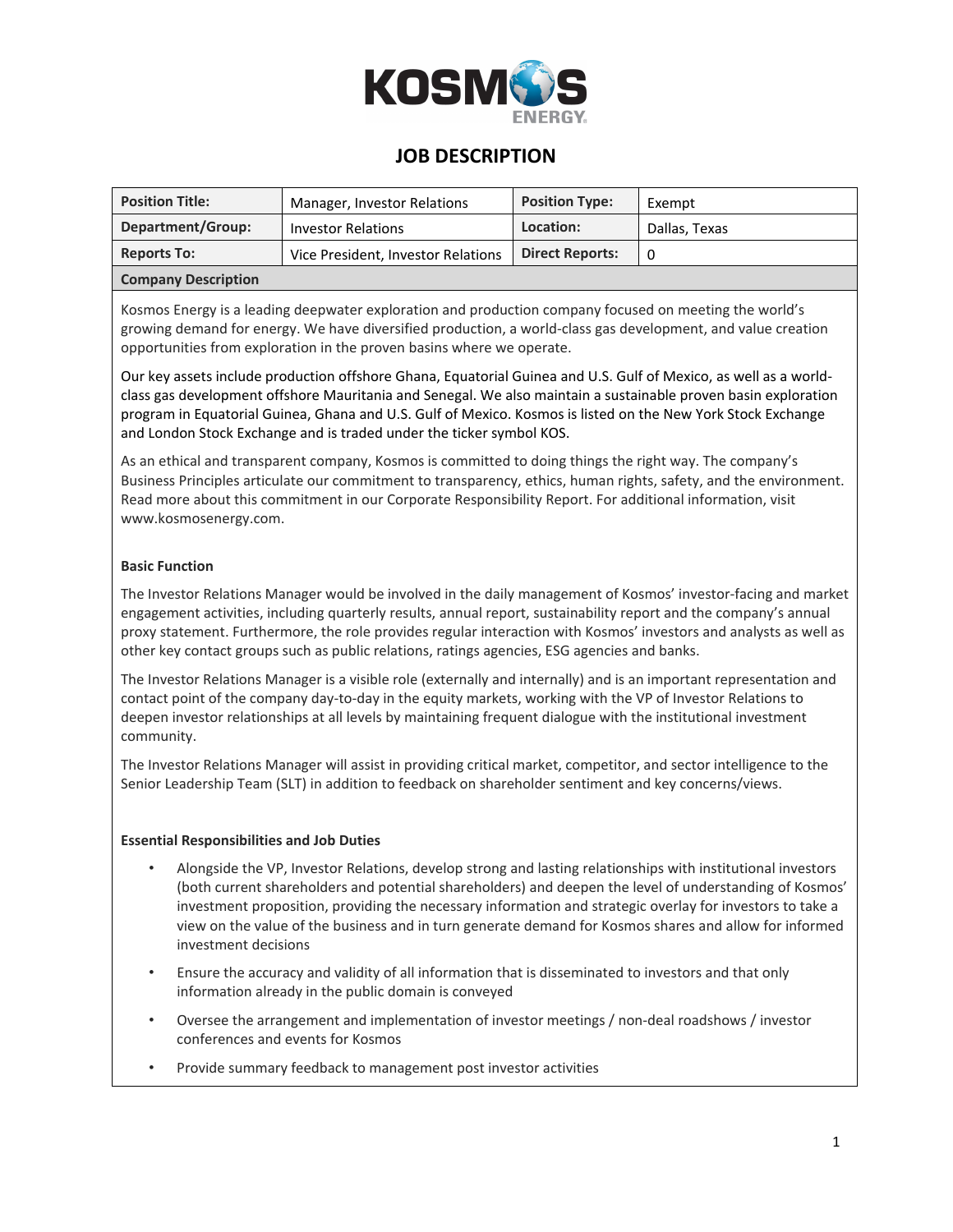

# **JOB DESCRIPTION**

- Desktop analysis to target the most appropriate investors for the company (value investors, energy investors, peer holders etc.)
- Develop and maintain strong relationships with sell side analysts that provide research coverage of Kosmos, particularly in the US
- Look for opportunities to further broaden the sell side analyst coverage universe with high quality institutions, particularly in the US
- Provide guidance and advise on modelling and valuation issues to ensure that published models give a fair and representative analysis and valuation of the company
- Ensure that questions and requests are handled in a timely fashion and that information provided is consistent, validated and only that in the public domain
- Provide clarity and context on operational and financial aspects that may be critical to analyzing the fundamental performance of the underlying business
- Assist the VP, IR in drafting company press releases and other external communications and work closely with the broader management team to define key messaging for optimal market impact
- Assist in the preparation of the quarterly results and Annual Report
- Work closely with the VP, IR on any capital markets transactions (bonds/equity) or any potential M&A activity
- Quickly develop strong working relationships with key personnel in the various business units around the company
- Prepare and review internal IR reports for the SLT/Board, looking at recent trading analysis, performance versus peers, analyst recommendations and target prices and other market trends (short interest, relative strength index etc.)
- Work closely with the Public Relations team to ensure the company website is up to date
- Handle other projects, duties and responsibilities as assigned

#### **Qualifications and Education Requirements**

- Minimum of 3 years of financial/investor relations experience, ideally within the oil and gas sector, but not required
- Bachelor's Degree in economics, mathematics or accounting required
- Some established relationships with key buy side and sell side market participants preferable
- Demonstrable sector knowledge of the oil and gas industry preferable
- Clear and demonstrable understanding of financial statements, financial ratios and trading multiples, capital markets, equity valuation techniques, buy side, sell side, the strategic role of IR and its value
- Original, creative thinker with the ability to formulate and express a contrarian viewpoint
- Able to work in a fast-paced environment

#### **Attributes**